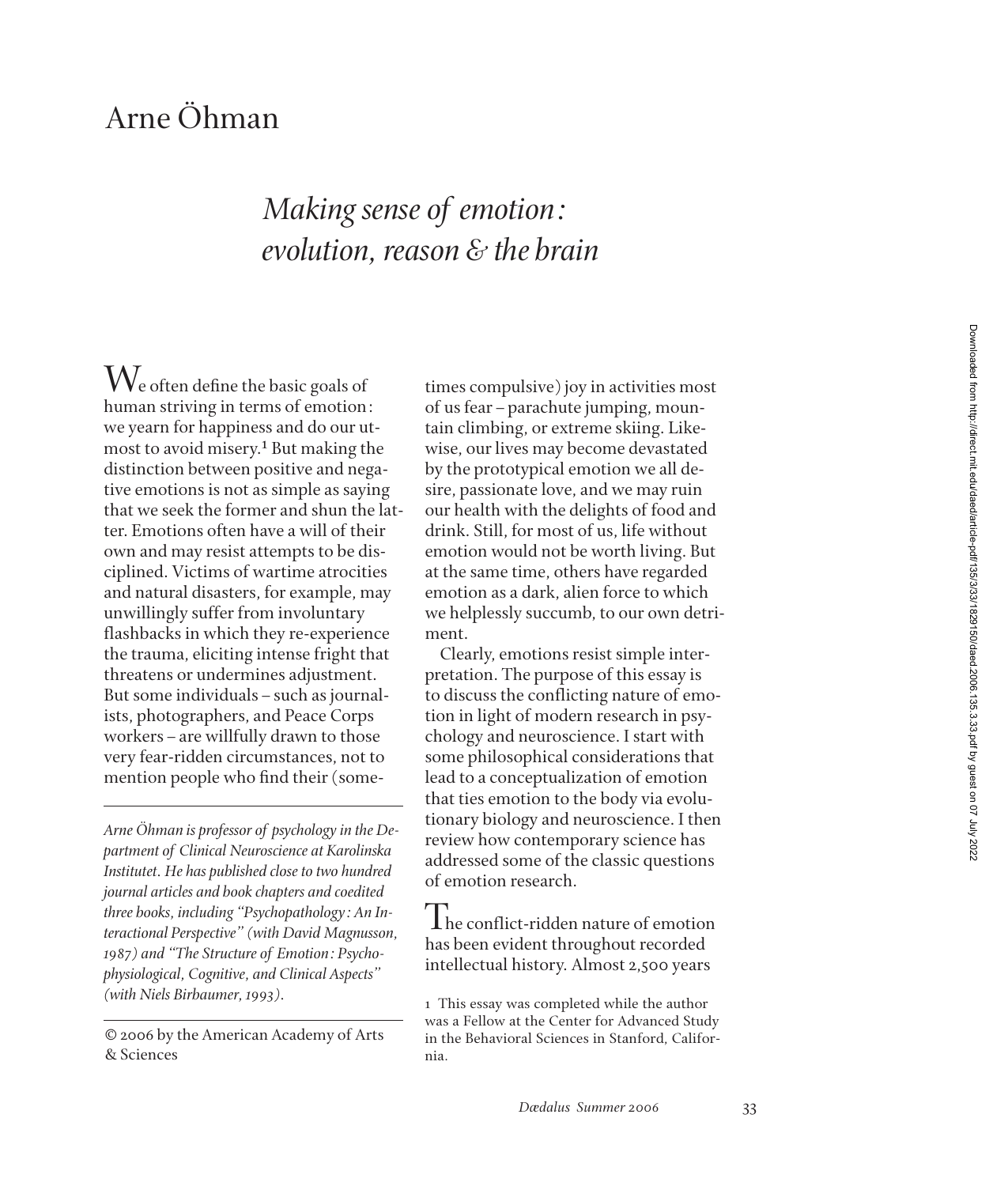ago, at the birth of Greek philosophy, Demokritos said that we need wisdom to cure the mind of emotion the way we need medicine to cure bodily ailments. 2 This idea was central to the Epicurean and Stoic philosophical movements, which predicated their notions of the good life on the insight that we are disturbed not by things themselves but by what we make of them. Reason tells us that we need not fear death because we shall not be there to experience it. We should enjoy food, drink, and intellectual exchange in the context of cultivating friendship. But we should not let emotions associated with insatiable desires for ephemeral things–such as wealth, fame, and power–seduce us. In contrast, the early Christians did not trust the power of reason to control emotion, but made a handful of problematic emotions central to the deadly sins (the committing of which did make death something to fear): avarice, lust, envy, gluttony, indifference, pride, and wrath.

The Stoics made an interesting distinction – between the first and second 'movements' of an emotion. The first movement is reflexive, such as when we instinctively duck for a swooping bird or stop dead when confronted by a snake. The second movement is what we make of this instinctive response: How dangerous is the situation? Will the bird attack again? Is the snake poisonous? This process of evaluation depends on voluntary mental activity. For example, after the initial surge of erotic excitement upon encountering an overwhelmingly attractive potential partner, one might then rationally analyze the situation, which may result in emotional

deactivation by shifting one's attention to something less evocative. By making the second movement the essence of emotion, the Stoics changed the meaning of emotion from an automatic and involuntary response to something individuals could consciously control and take responsibility for.

 $\mathbf I$  he enigmatic nature of emotion may be one reason science has long neglected it. But there are other reasons as well. The way we normally know emotions is through feelings, which are elusive, capricious, and probably changed by the very act of observing them. Above all, they are observable only in the mind's eye of the emoter. Feelings, therefore, elude science, which aspires for an objective database in which observers can agree on raw data accessible to many observers. Accordingly, some have argued that the subjective nature of feelings excludes them from the realm of science.

However, few deny that they have feelings, and therefore a science of emotion remains incomplete without them. As Jeffrey Gray pointed out, feelings are the raw data of emotion for each of us, which we can use to test theories of emotion in our own mind. 3 Of course, such an exercise does not constitute a science, but it may help achieve one of the goals of science–helping people to understand the world in which they live.

Indeed, emotions *are* observable by an outsider, but only if we reject the notion of feelings as *the* raw data of emotion. The uniquely human ability of language provides a means for people to make their feelings known to the outside world, even though putting words to emotional experience poses challenges

<sup>2</sup> This part on the history of emotion is very much inspired by Keith Oatley, *Emotions: A Brief History* (Malden, Mass.: Blackwell Publishing, 2005).

<sup>3</sup> Jeffrey Gray, "The Content of Consciousness: A Neuropsychological Conjecture," *Behavioral and Brain Sciences* 18 (1995): 659–722.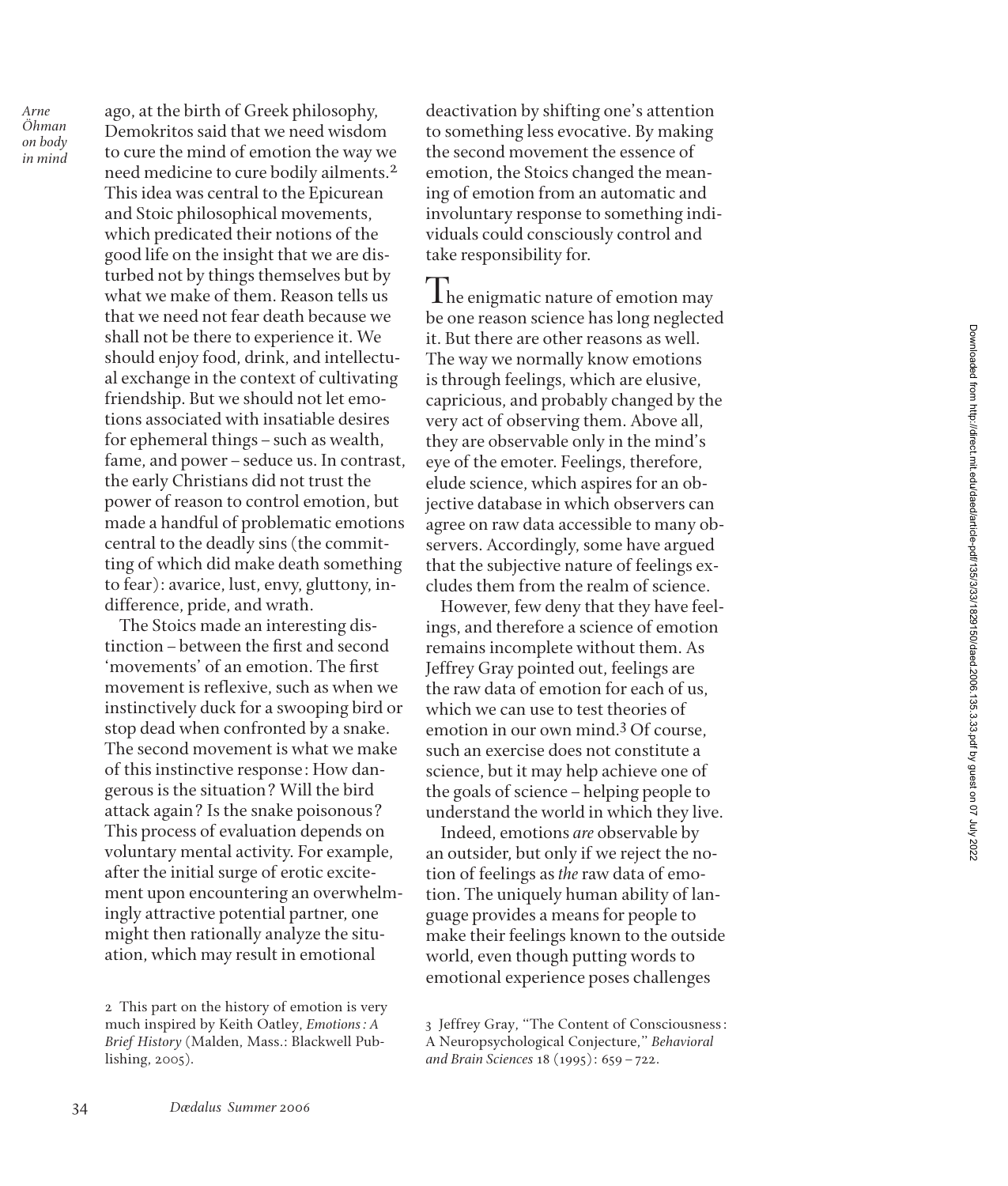for the verbal community. As behaviorist pioneers Edward C. Tolman and B. F. Skinner pointed out, language describing emotion is necessarily less precise than language depicting the outside world. Since an object or event in the world is available both to the language learner and the supervising verbal community, the community can reinforce the correct naming of objects and their characteristics. On the other hand, when trying to teach children to talk about their emotions, the verbal community can only interpret a child's body language as indicating fear rather than anger, for instance. Nevertheless, in the end, adults are reasonably good at labeling the emotion they feel, sometimes to the point of providing meaningful quantitative estimates of its intensity.

Evolutionary theory, in contending that humans have specifically evolved the capacity to sense the emotions of others, points to an even stronger argument for the possibility of objectively observing emotion. Evolutionary scientists commonly assume that the pressure of complex social organization catalyzed the rapid enlargement of the human brain during the last million years. Robinson Crusoe, as Nicholas Humphrey once remarked, illustrates this model of human evolution: the real challenge for Crusoe was not to survive alone on the island, but came with man Friday. 4 (Had Monday, Tuesday, Wednesday, and Thursday made their presence known as well, Crusoe really would have been put to the test.) Successful social navigation demanded not only that individuals could recognize many group members but also accurately decode their emotional states, in order to understand, predict, and exploit their actions. One could even claim that we have a special organ that allows (and sometimes impedes) emotion recognition: the face. Darwin himself provided a compelling argument that a primary function of the face is to communicate emotion. Indeed, a substantial research body attests to the fact that humans from diverse cultures are quite adept at distinguishing a set of apparently universal emotions from facial expressions.5

We have more than the movement of facial muscles to help us discern the emotional state of a fellow human. In a very real sense, emotions reside in the body, since they mobilize the body's metabolic resources for potentially vigorous action. Many of us have noticed the racing heart, the dry mouth, the cold sweat, and the 'butterflies in the stomach' in anticipation of a fearful encounter. These bodily changes are controlled by the autonomic nervous system, which is primarily responsible for matching metabolic resources to the muscular–and, to some extent, the mental–needs of the body.

Subtler physiological changes indicative of emotion, of which even the emoter may not be consciously aware, may also be readily apparent to observers. A blushing face reveals embarrassment; an opponent's pupils widened in fear can inspire confidence in a combatant; a date's pupil size can also help a person gauge the progress of his seductive efforts. Whereas some physiological changes, such as blushing, are specific to a particular emotion, the majority of them, like pupil size, indicates some unspecific emotional activation. In any case, physiological changes of this type

<sup>4</sup> Nicholas Humphrey, *Consciousness Regained: Chapters in the Development of Mind* (Oxford: Oxford University Press, 1983).

<sup>5</sup> Paul Ekman, *Emotions Revealed* (New York: Times Books, Henry Holt & Co., 2004).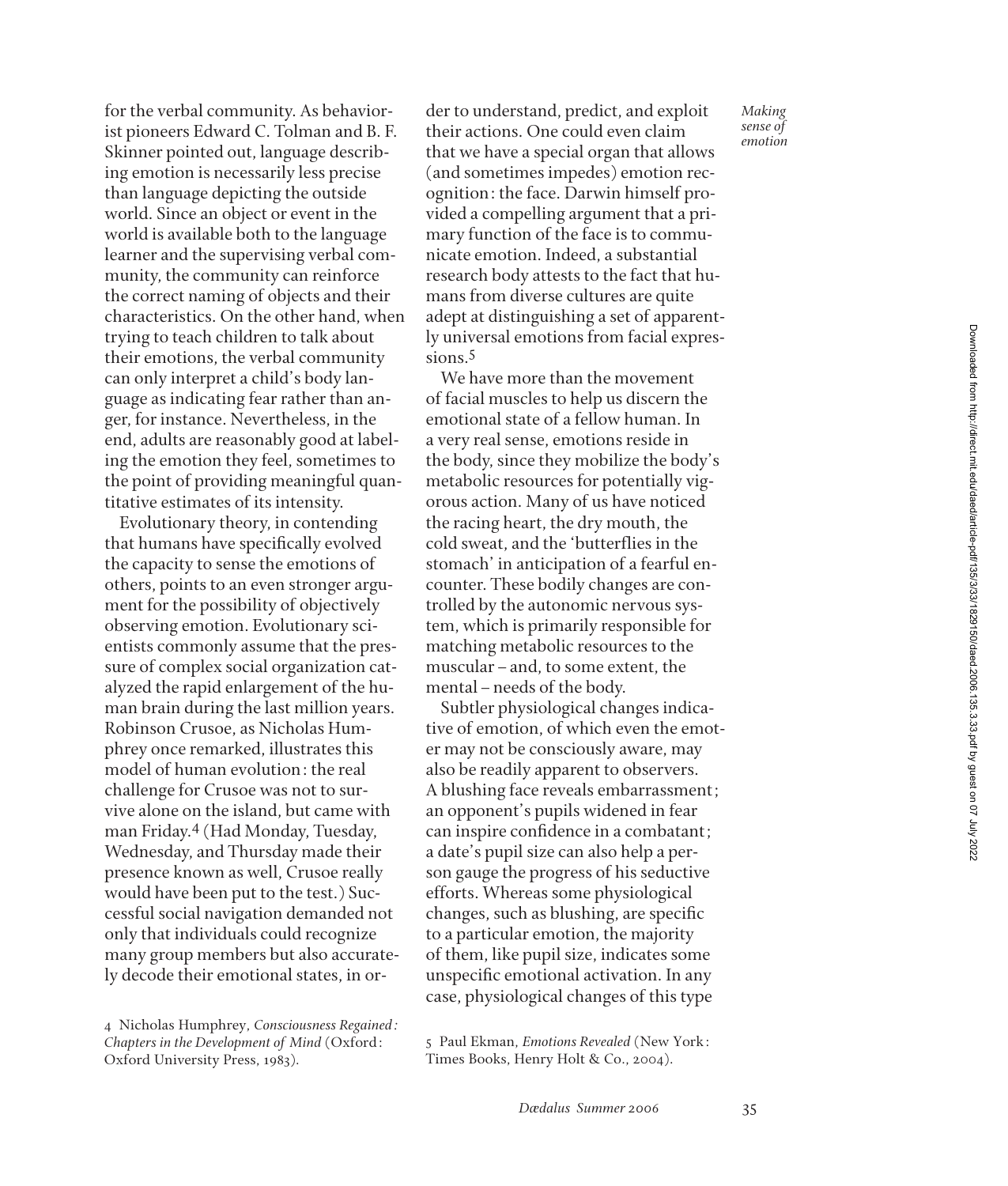are relatively easy to measure. In fact, an interdisciplinary field called psychophysiology6 has developed a body of knowledge recording and interpreting peripheral bodily changes to psychologically meaningful stimuli, including emotional events. 7 Thus, psychophysiology provides one avenue for making emotions objects for scientific scrutiny.

Actions are another good indicator of emotion, since an important function of emotion is to prime and add urgency to action. 8 Thus, we can infer emotion from different aspects of action, both expressive and instrumental. As we have seen, we can detect and interpret emotion from facial responses, the primary example of expressive behavior. But emotion can also charge instrumental action by giving value to stimuli: what we like we will approach, what we dislike we will avoid.9 We can observe this approach-avoidance dimension at many levels. For example, gaze direction is informative because we tend to look at things we like and avert our eyes from things that we dislike. General posture also gives clues to emotion; fear creates a tense posture, revealing an obvious readiness to escape. Then there is gross locomotion, which modulates the dis-

6 John Cacioppo, Lou Tassinary, and Gary G. Berntson, eds., *Handbook of Psychophysiology* (New York: Cambridge University Press, 2000).

7 Arne Öhman and Stefan Wiens, "On the Automaticity of Autonomic Responses in Emotion: An Evolutionary Perspective," in *Handbook of Affective Sciences*, ed. R. Davidson, K. Scherer, and H. Hill (New York: Oxford University Press, 2003), 256–275.

8 Nico Frijda, *The Emotions* (Cambridge: Cambridge University Press, 1986).

9 P. J. Lang, M. M. Bradley, and B. N. Cuthbert, "Emotion, Attention, and the Startle Reflex," *Psychological Review* 97 (1990): 377–398.

tance between ourselves and surrounding objects (including people). Some approach-avoidance is subtle, such as when we read new e-mails instead of answering the disturbing ones in our folders denoted 'urgent.'

Finally, we are often also aware of the stimulus situation eliciting an emotion, which provides abundant cues for likely emotional reactions and thus places useful constraints on the interpretation of bodily and behavioral responses as well.

In concert, all of these different domains of observation help supply an objective delineation of emotion accessible to scientific study. Furthermore, we can correlate these domains with neural events in brain imaging studies, thus advancing our understanding of the brain mechanisms of emotion.

Connecting emotion to different outputs–verbal reports as well as physiological and behavioral changes–does more than merely provide an operational definition of emotion. It provides a conceptual perspective on emotion that is easy to integrate with psychobiological considerations, which incorporate both evolutionary theory and neuroscience.

First, this scheme stands in opposition to the common notion of an emotion as a unified entity that is isomorphic with the felt emotion. Rather, felt emotion is one of several ways in which an emotion may manifest itself; an emotion is actually a complex reaction composed of several loosely coupled response components, none of which is necessary or sufficient to infer the emotion.<sup>10</sup> This

10 P. J. Lang, "Anxiety: Toward a Psychophysiological Definition," in *Psychiatric Diagnosis*: *Exploration of Biological Predictors*, ed. H. S. Akiskal and W. L. Webb (New York: Spectrum, 1978).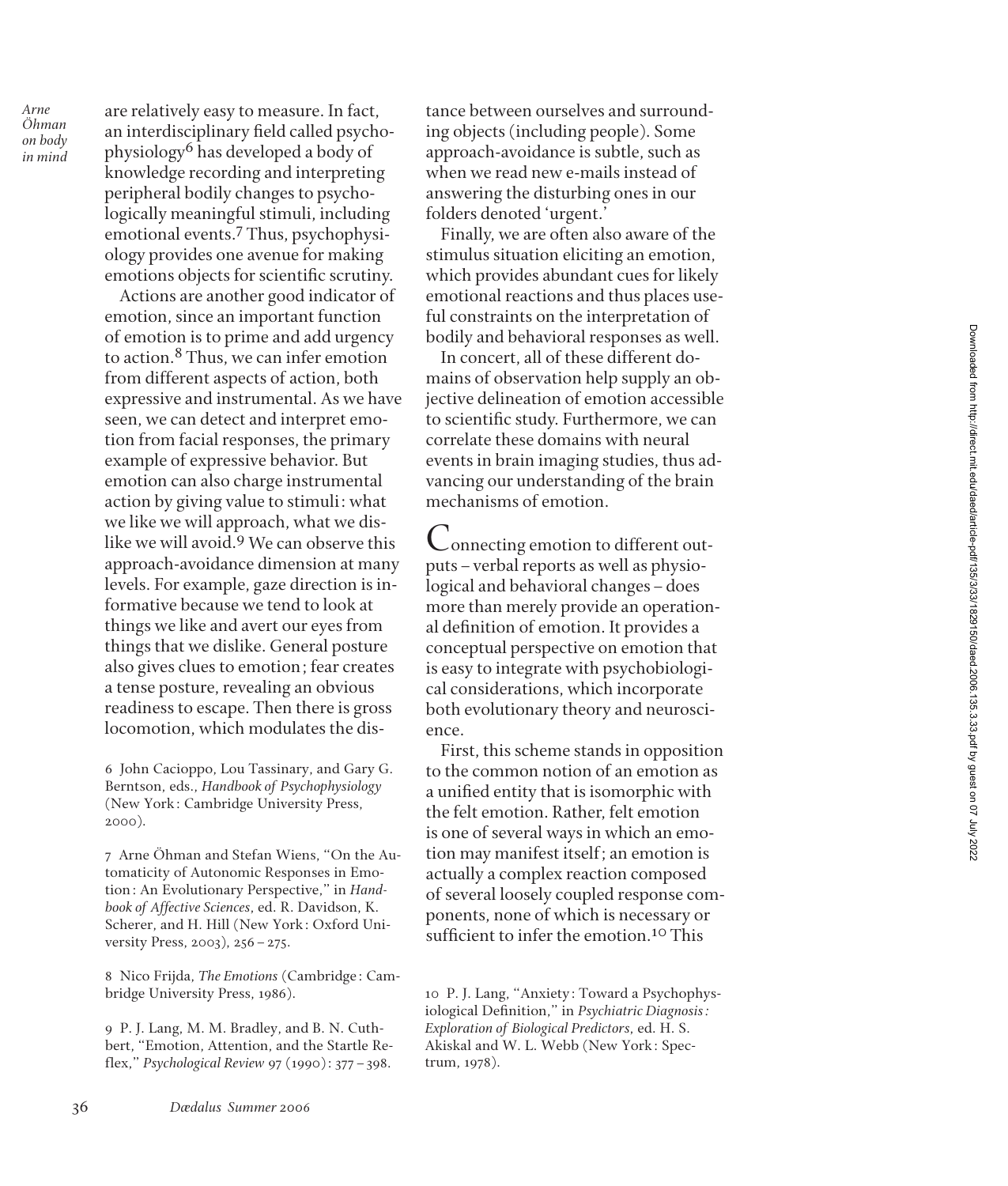approach sees emotions as fuzzy concepts, best defined in terms of the degree of overlap with a prototype of a fullblown emotion, which includes an emotional stimulus, a reported feeling, a facial expression, psychophysiological activation, and emotional behavior.<sup>11</sup>

Second, this approach establishes behavioral and psychophysiological links between human and animal emotion, paving the way for an evolutionary analysis of emotion. Because evolutionary analyses center on adaptive function, they offer an interesting perspective on the long-standing belief that emotion undermines wisdom. If we think that cultivating wisdom is the uniquely human approach to bettering our position in the world, then it follows that natural selection must have favored human reasoning ability, and if so, emotion must have assisted, rather than undermined, wisdom. Indeed, a phenomenon as ubiquitous in mammalian life as emotion simply must have an important function; otherwise it would not have survived the natural selection process.

Yet, historically, psychology has been skeptical about emotion not only because of its subjective nature, but because of its questionable functional status as well. In fact, some investigators surmised that the primary effect of emotion was to disorganize behavior. But while we have all been pressed by overwhelming emotion to act stupidly, emotion would not have evolved had disorganizing behavior been its primary function. It would have been unlikely in animals as well, remaining a curious human ability with the obscure purpose of undermining higher cognition.

11 P. Shaver, J. Schwartz, D. Kirson, and C. O'Connor, "Emotion Knowledge: Further Exploration of a Prototype Approach," *Journal of Personality and Social Psychology* 52 (1987): 1061–1086.

Using neuropsychological data on the effect of frontal-lobe lesion, Antonio Damasio built a strong case that emotions are critical to humans and human cognition.12 Persons with lesions in the ventromedial prefrontal cortex (at the bottom of the frontal brain, just above the nasal cavity) show few obvious deficits (as revealed by psychological tests) in functions like perception, attention, memory, and language. Nonetheless, their lives fall apart. Even individuals who functioned at a high level before the lesion destroy their circumstances through a series of ill-advised economic and social decisions.

Damasio reasoned that their decision making had become dissociated from their emotions, which normally serve as "biasing devices" that assist in making decisions. When we are faced with a decision, positive associations (conscious or unconscious) surrounding some choices make them seem more appealing, while negative emotions surrounding others make them more or less impossible to choose. The ventromedial prefrontal cortex provides the interface between the cognitive and the emotional brain by evaluating "somatic markers" that convey information about emotionrelated bodily changes. In the absence of the emotional backdrop provided by these somatic markers, the person with a lesion in the ventromedial prefrontal cortex is likely to get stuck pondering a multitude of alternatives, eventually making a bad choice.

This proposal fits into a broader perspective that views emotions as helping establish priorities for action.<sup>13</sup> Significant events in our world elicit different

12 A. R. Damasio, *Descartes' Error: Emotion, Reason, and the Human Brain* (New York: G. P. Putnam, 1994).

13 Frijda, *The Emotions* .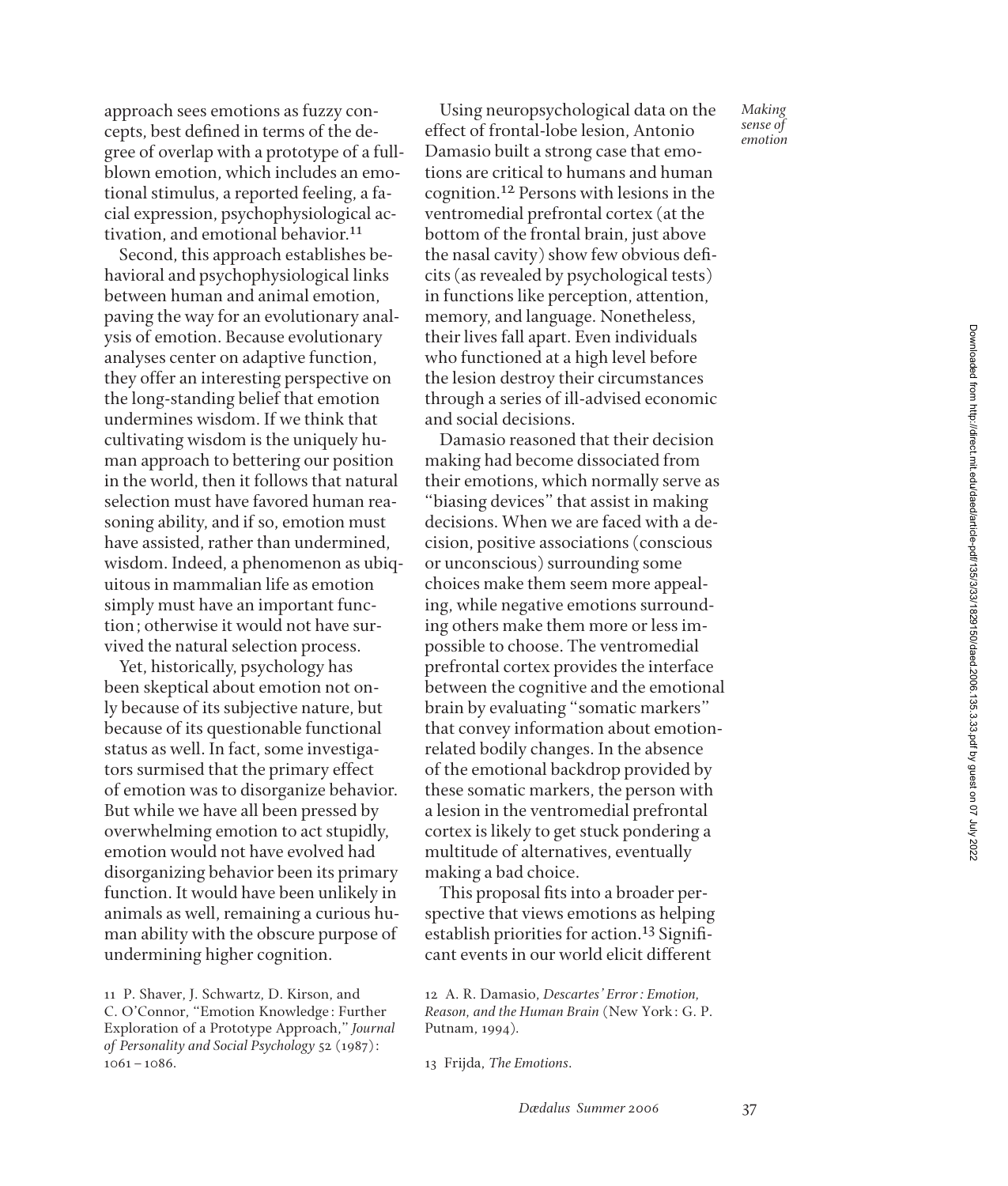emotions, and these emotions guide action by highlighting important goals. An approach-avoidance dimension pervades the neural organization controlling goals and their emotional valence.<sup>14</sup> Some goals are negatively defined – that is, they are avoided because they are related to pain, fear, and loss–and others are positively defined because they activate powerful appetitive motivational states.

Evolution has equipped our brains with a system that is activated when we reach valued goals. It extends from the midbrain through the central parts of the brain, which control basic life functions, to the frontal cortex; it is served by dopamine neurons; and it modulates neural activity in large parts of the brain. It is activated by food and water, sexual activity and orgasm, defeating a rival, collecting resources, and so on.15 Importantly, the neurons of this system are easily conditioned to fire to stimuli that signal reward.16 It is this system that produces the kick we feel when reaching a goal ("Yeah, I did it, didn't I!"). It is also a system that can be co-opted by chemicals to produce addiction. In fact, all known addictive substances act at various receptor sites of the reward system.17

14 Lang et al., "Emotion, Attention, and the Startle Reflex," 377–398.

15 Trevor Robbins and Barry Everitt, "Motivation and Reward," in L. Squire et al., eds., *Fundamental Neuroscience*, 2nd ed. (San Diego: Academic Press, 2003).

16 W. Schultz, "Multiple Reward Signals in the Brain," *Nature Reviews Neuroscience* 1 (2000):  $199 - 207.$ 

17 George Koob, "Drug Reward and Addiction," in Squire et al., eds., *Fundamental Neuroscience*.

From an evolutionary point of view, this system is a clever device to make organisms honor goals vital to survival and procreation. Thus, we can see emotions as grounded in evolutionarily de fined systems – i.e., reward, defense – which make us want to do what our forefathers had to do in order to make sure that their genes were represented in the next generation.<sup>18</sup>

This evolutionary analysis provides an explanation for one aspect of the inherently conflictual nature of emotions alluded to in the opening of this essay: at least the basic emotions operate according to an evolutionary agenda that may differ from our culturally defined agenda. The evolutionary agenda wants, above all, for genes to be propagated; therefore, the central task for humans (and other animals) is to mate, procreate, and take care of offspring. Hence, even though his Victorian imprinting precluded an explicit statement, Darwin would have agreed with Freud that sex is the most powerful source of motivation, bound to generate conflicts within and between the sexes, and within any group of people. Other emotionally charged basic motives that can produce conflict include dominance as well as competition for, and the hoarding of, resources.

From this perspective, an important priority for any culture is to domesticate emotions that are likely to generate conflicts and threaten group cohesion. An essential component of socialization, therefore, is to acquire the ability to regulate emotion. As a result, the success-

18 Arne Öhman, Anders Flykt, and Daniel Lundqvist, "Unconscious Emotion: Evolutionary Perspectives, Psychophysiological Data, and Neuropsychological Mechanisms," in *The Cognitive Neuroscience of Emotion*, ed. R. Lane and L. Nadel (New York: Oxford University Press, 2000), 296–327.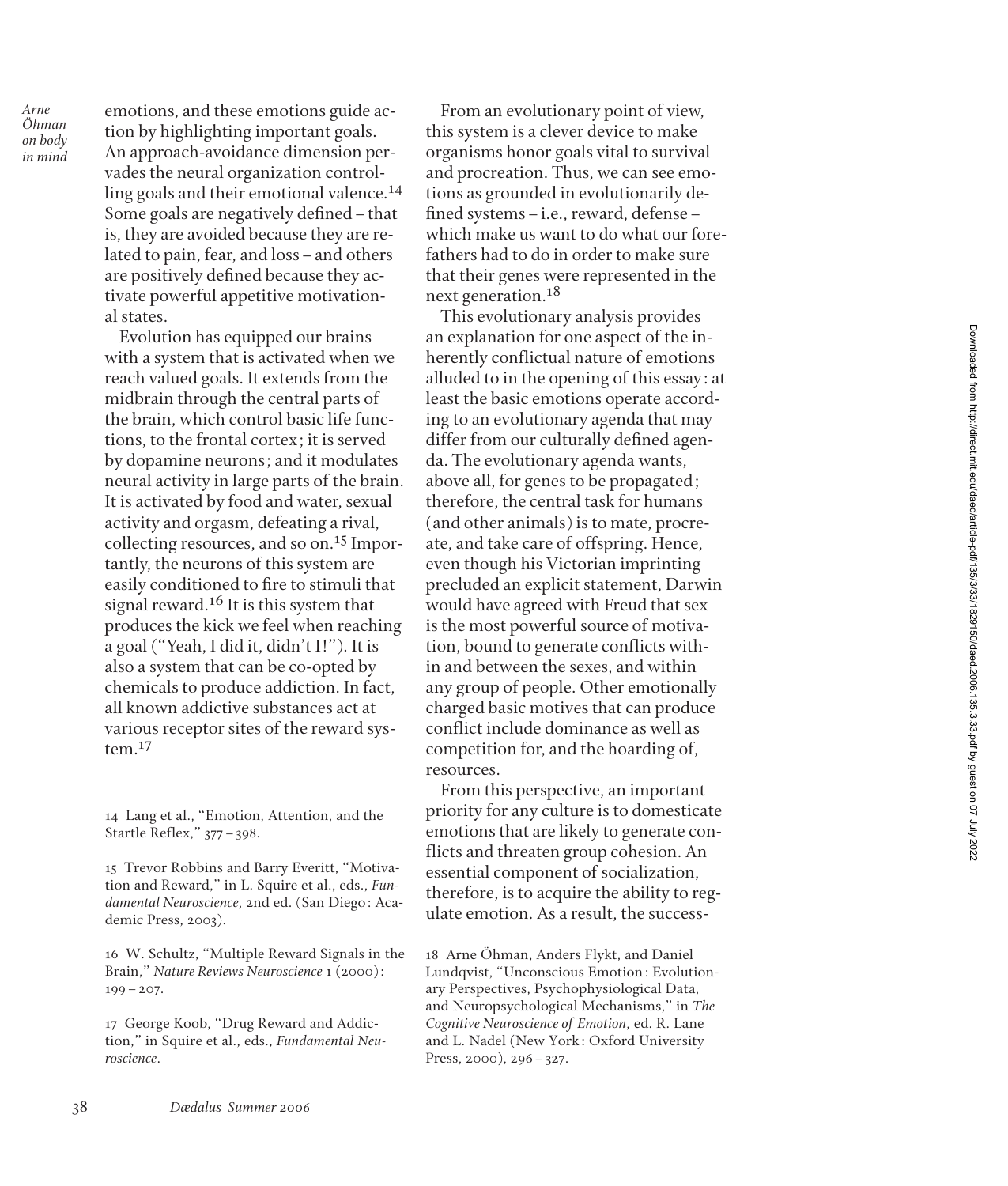fully socialized individual has a cultural self with goals that may differ from (but are likely to be less evocative than) the goals of the evolutionary agenda. Thus, as philosophers realized long ago, we are more or less designed to get stuck on the horn of the dilemma between (culturally defined) reason and emotion.

The modern science of emotion has revived the Stoic distinction between a first and a second movement of emotion. The research literature has extensively documented the first, reflexive motion in particular. Here, Robert Zajonc's pioneering work demonstrated the "mere exposure effect."19 In this critical experiment, participants were exposed to a set of Chinese ideograms very briefly–so briefly that they could not distinguish the ideograms. They were then shown and asked to rate the stimuli they had already viewed as well as stimuli to which they had not been exposed. Participants rated the previously exposed Chinese ideograms as more likable than similar nonexposed control ideograms.

Joseph LeDoux provided a potential neural underpinning for this effect by demonstrating that stimuli could reach the amygdala, a collection of nuclei in the temporal lobe and the hub of the brain's emotional network, by a direct and fast "low road" that did not pass through the cortex.20 Through his work

20 Joseph LeDoux, *The Emotional Brain* (New York: Simon and Schuster, 1996).

with animals, LeDoux argued that this direct route to the amygdala enabled rapid activation of defense in threatening situations.

LeDoux's work showed that emotions could be activated without fully processing the stimulus in the sensory cortices. Consequently, because evolution has been likely to retain this functional organization, it should be possible to evoke emotions in a person even if he or she is unaware of the stimulus. Studies using masking techniques to conceal an emotional stimulus have confirmed this supposition. In these studies, an emotionally evocative stimulus, such as a picture of a snake for individuals who are intensely afraid of snakes, is presented for hundredths of a second and then immediately masked by another stimulus. The experimental subject perceives only the masking stimulus consciously, remaining unaware of the preceding target stimulus. Psychophysiological recordings demonstrate that individuals specifically afraid of snakes show larger responses to the stimuli masking snakes than to the stiumuli masking spiders, and vice versa for individuals specifically afraid of spiders.21

Furthermore, humans spontaneously imitate emotional facial expressions (as assessed by electrophysiological measurements). Experimenters using masking stimuli have observed an unconscious imitation response to both angry and happy faces.22 Without knowing it, we respond to miniscule facial gestures,

22 U. Dimberg, M. Thunberg, and K. Elmehed, "Unconscious Facial Reactions to Emotional Facial Expressions," *Psychological Science* 11  $(2000): 86-89.$ 

<sup>19</sup> W. Kunst-Wilson and R. Zajonc, "Affective Discrimination of Stimuli That Cannot Be Recognized," *Science* 207 (1980): 557–558; R. Zajonc, "Exposure Effects," in *Feelings and Emotions: The Amsterdam Symposium*, ed. A. Manstead, N. Frijda, and A. Fischer (Cambridge: Cambridge University Press, 2004), 194–203.

<sup>21</sup> A. Öhman and J. Soares, "'Unconscious Anxiety': Phobic Responses to Masked Stimuli," *Journal of Abnormal Psychology* 103 (1994): 231– 240.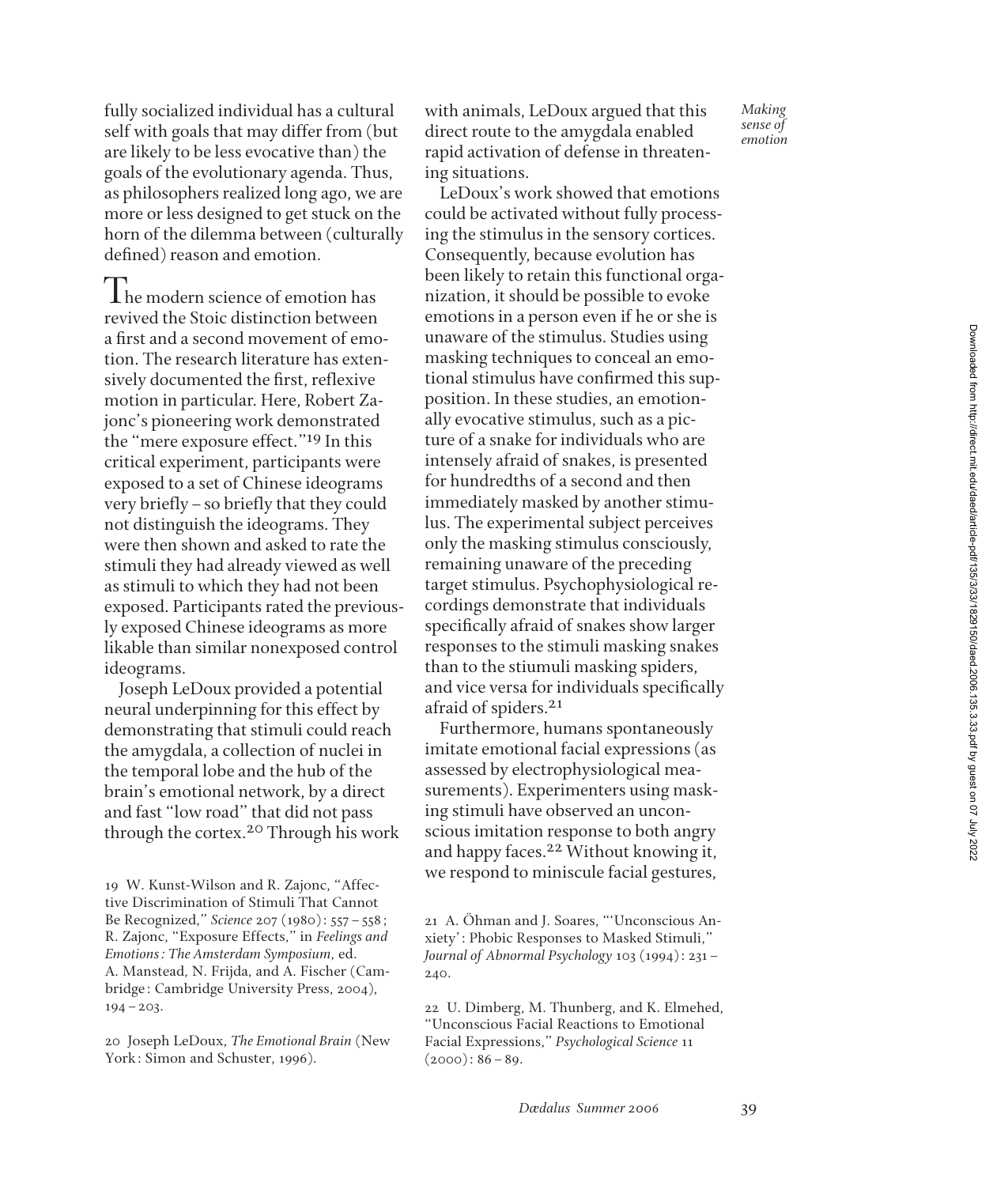which add emotional color to our social interactions. Whether we feel relaxed or uncomfortable with some people may thus depend on nonconscious emotional cues. This implicit level of emotional give-and-take–which lies hidden behind explicit intentions, interpretations, and verbal statements–plays an important role in determining the outcome of human encounters. In addition, it is open to conditioning: when a mild electric shock to the fingers followed the presentation of a masked angry face, participants subsequently exhibited an elevated physiological response to the angry face when it was presented without the masking stimulus.<sup>23</sup> These findings imply that we not only respond emotionally to stimuli of which we are unaware, but we may also come to imbue such stimuli with a negative emotional valence through nonconscious conditioning.

These studies using peripheral physiological indices of emotion are supplemented by brain-imaging studies.<sup>24</sup> Consistent with the "low road" notion, these brain-imaging studies show that the nonconscious activation of the

24 K. Carlsson, K. M. Petersson, D. Lundqvist, A. Karlsson, M. Ingvar, and A. Öhman, "Fear and the Amygdala: Manipulation of Awareness Generates Differential Cerebral Responses to Phobic and Fear-Relevant (But Non-Feared) Stimuli," *Emotion* 4 (2004): 340–353; J. Morris, A. Öhman, and R. J. Dolan, "Conscious and Unconscious Emotional Learning in the Human Amygdala," *Nature* 393 (1998): 467–470.

amygdala by emotional stimuli takes a subcortical route. For example, the amygdala can be activated by visual stimuli presented in a blind cortical field, that is, a lesioned part of the visual cortex that gives rise to blindness in the corresponding visual field.<sup>25</sup>

Essentially, the research reviewed here gives substance to the Stoic conception of a 'first movement' of emotion, which is automatic and reflexive in nature but can still respond to quite complex stimuli. This automatic emotional activation sets the stage for further emotional processing. In a sense, these data demonstrate that emotions are in the body before they are in the mind.

 $D$ amasio's somatic-marker hypothesis revives a central idea in the history of emotion, which was independently formulated more than a hundred years ago by Carl Lange, a Danish physiologist, and William James, the famous American philosopher and psychologist.26 It suggests that feedback from the body's response to emotional circumstances is a central determinant of felt emotion. While Lange emphasized the role of the cardiovascular system as a stimulus source, James included both autonomic and motor responses in his formulation. But they agreed on reverting intuition: we do not cry because we feel sorry; we feel sorry because we cry.

25 J. S. Morris, B. DeGelder, L. Weiskrantz, and R. J. Dolan, "Differential Extrageniculostriate and Amygdala Responses to Presentation of Emotional Faces in a Cortically Blind Field," *Brain* 124 (2001): 1241–1252; A. Pegna, A. Khateb, F. Lazeyras, and M. Seqhier, "Discriminating Emotional Faces Without Primary Visual Cortices Involves the Right Amygdala," *Nature Neuroscience* 8 (2005): 24–25.

26 W. James, "What Is An Emotion?" *Mind* 9  $(1885): 188 - 205.$ 

<sup>23</sup> F. Esteves, U. Dimberg, C. Parra, and A. Öhman, "Nonconscious Associative Learning: Pavlovian Conditioning of Skin Conductance Responses to Masked Fear-Relevant Facial Stimuli," *Psychophysiology* 31 (1994): 375–385; A. Öhman and S. Mineka, "Fear, Phobias and Preparedness: Toward an Evolved Module of Fear and Fear Learning," *Psychological Review*  $108 (2001): 483 - 522.$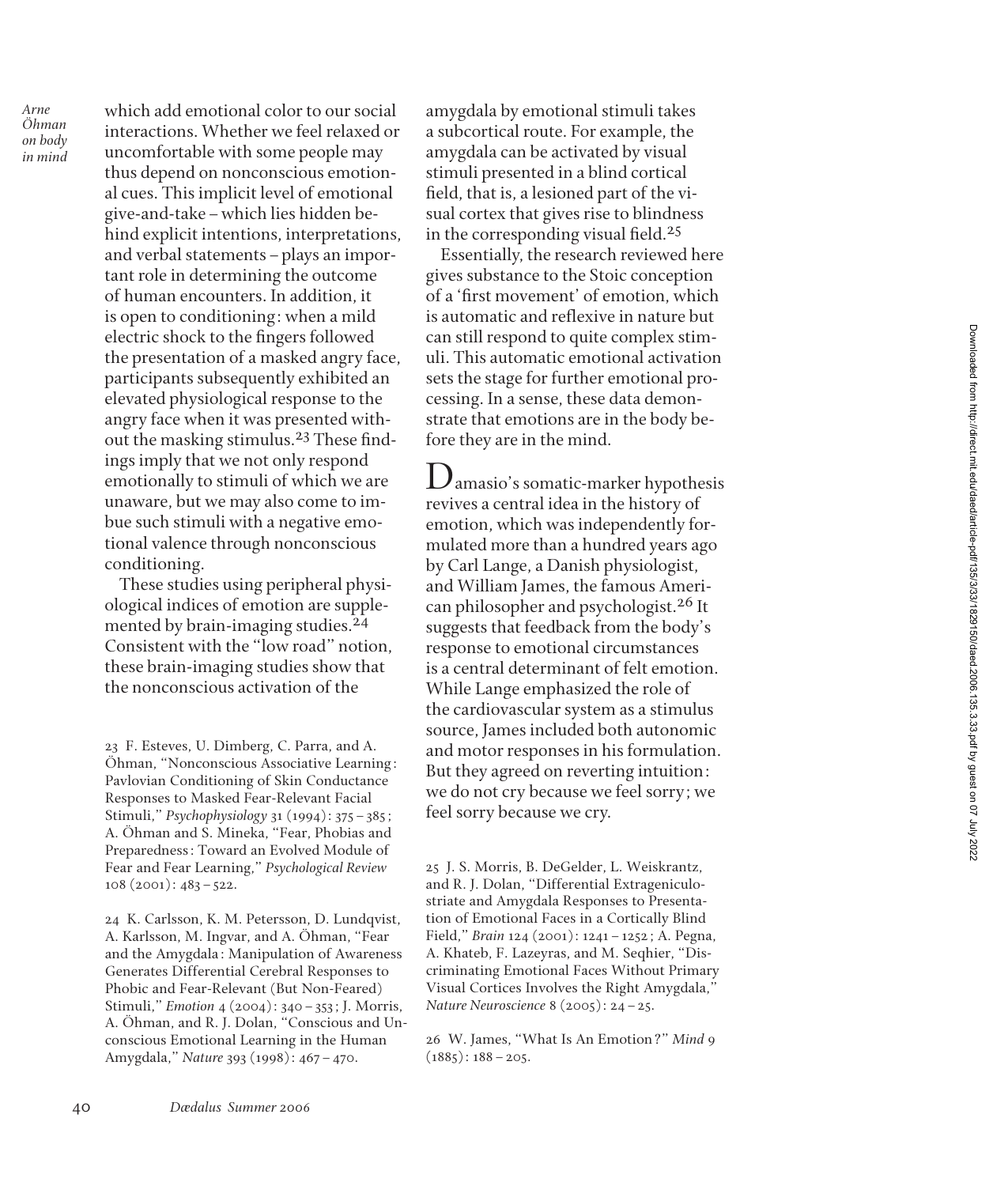Of course, an idea as radically breaking with common sense as this one did not go uncontested. The famous physiologist Walter Cannon launched what was taken as a devastating critique of the James-Lange position.27 His basic argument was that the physiological activation seen in intense emotion is too crude and too slow to account for the richness and nuance of emotional experience. Indeed, Cannon himself demonstrated that the patterns of physiological responses observed in anger and fear are indistinguishable and that it takes several seconds (sometimes even tens of seconds) for the autonomic response to reach its maximum after an emotional provocation.

However, given what we know today, this critique is not as damaging as commonly thought. Emotional information may reach the amygdala and start activating the bodily response within some ten milliseconds after reaching sensory receptors, and before reaching the adequate cortical areas for identification. The feeling may then take several hundreds of milliseconds to develop. Meanwhile, it is amenable to changes in the stimulus situation. For example, feedback from facial responses is highly patterned and available within a few hundred milliseconds. Furthermore, this feedback remains available even after surgery that blocks information from the body from reaching the brain, which may help explain why animals with such surgery (or humans with spinal cord damage that block feedback from the body) still appear to have emotion–another of Cannon's critiques of the James-Lange theory.

27 W. Cannon, "The James-Lange Theory of Emotions: A Critical Examination and an Alternative Theory," *American Journal of Psychology* 39 (1927): 106–124.

Feedback from the slow autonomic responses may not have to await the fullblown peripheral responses but may start coming in as soon as the relevant brain nuclei are activated. As Damasio pointed out, "as-if body loops" provide simulations of previously experienced 'real' emotional body loops in a compressed time.<sup>28</sup> Thus, the brain may have quite specific information from the body early enough to make it a factor in shaping emotional experience. Indeed, Damasio and his colleagues have shown that simply recalling certain emotional episodes sets off distinct patterns of activity in brain structures that regulate and represent bodily states–patterns that differ between emotions.29

Feelings are mental images arising from changes in "neural maps" that represent bodily activations.30 Experimental data show that the anterior insula, located in the convoluted cortex between the temporal and frontal lobes, was activated when participants "listened for their heart beats," and that this activation correlated with the participants' emotional characteristics.31 Furthermore, masking studies suggest that the insula is one of the brain areas exclusively correlated with conscious

28 Antonio Damasio, *The Feeling of What Happens: Body and Emotion in the Making of Consciousness* (New York: Harcourt Brace, 1999).

29 Antonio Damasio et al., "Subcortical and Cortical Brain Activity During the Feeling of Self-Generated Emotions," *Nature Neuroscience*  $3(2000): 1049 - 1056.$ 

30 Damasio, *The Feeling of What Happens* .

31 H. D. Critchley et al., "Neural Systems Supporting Interoceptive Awareness: Evidence from Functional and Structural Magnetic Resonance Imaging," *Nature Neuroscience* 7 (2004):  $189 - 195.$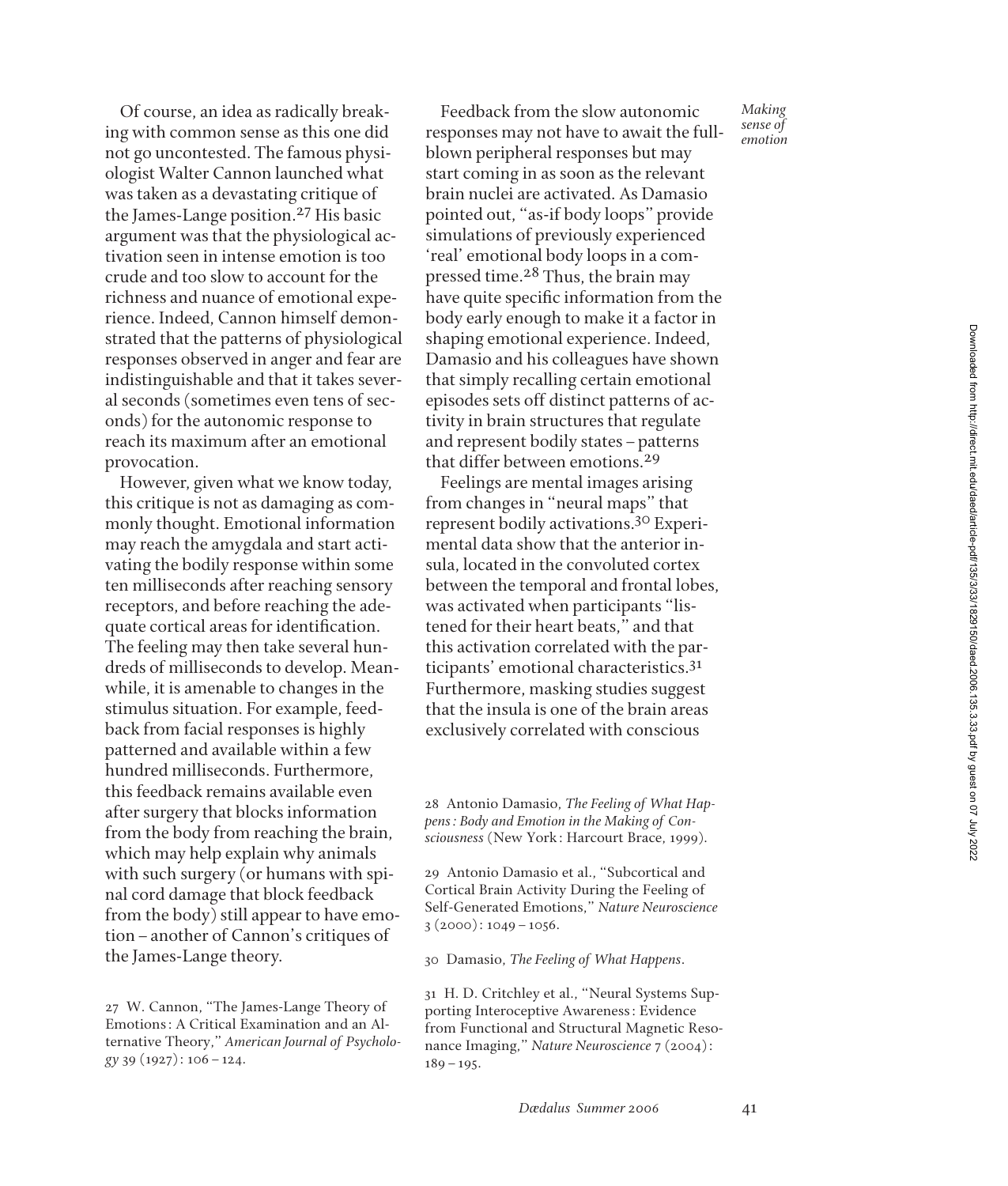recognition of emotional stimuli.32 Thus, there is good reason to associate the insula both with the registration of bodily responses in emotion and with emotional experience itself.33

So much for reflexive emotion–emotion is also a matter for reflection. It is obvious that people to a considerable extent construct their emotions. Depending on who we are, we may respond in vastly different ways to the same emotional stimulus. Many investigators have suggested that the perceived meaning of the situation is the central determinant of the emotional response. And emotional meaning, they claim, results from an appraisal process.

Appraisal theory is one of the dominant schools in the psychology of emotion.34 An influential attempt to insulate the James-Lange idea about necessary bodily input in emotion from Cannon's critique proposed that cognition (i.e., appraisal processes) gives the specific emotional quality to an experience, while physiological activation determines its intensity.35 For example, running up stairs produces an unquestionable activation of the cardiovascular sys-

32 H. Critchley, C. Mathias, and R. Dolan, "Fear Conditioning in Humans: The Influence of Awareness and Autonomic Arousal on Functional Neuroanatomy," *Neuron* 33 (2002): 653– 663; Carlsson et al., "Fear and the Amygdala."

33 A. (Bud) Craig, "Human Feelings: Why Are Some More Aware Than Others?" *Trends in Cognitive Sciences* 8 (2004): 239–241.

34 Klaus Scherer, Angela Schorr, and Tom Johnstone, eds., *Appraisal Processes in Emotion* (New York: Oxford University Press, 2001).

35 S. Schachter and J. Singer, "Cognitive, Social, and Physiological Determinants of Emotional State," *Psychological Review* 69 (1962): 379–399.

tem. The emotional ramification of this activation, however, is very different if we do it for exercise, to meet a lover waiting at the top of the stairs, or to escape from a maniac chasing us with an axe. These appraisal processes correspond to what the Stoics called the second movement of emotion.

Appraisal theory is too extensive a topic to go into detail here. The general idea is that a series of appraisal processes evaluates emotional stimuli and that the emotion is the outcome of the appraisal. The most basic evaluation is relevance. 'Relevant' in this context typically refers to whether the stimulus has any consequences for one's current goal scenario. If it has no goal relevance, there is no emotion. But if the stimulus has the potential to enhance or impede one's prospects of reaching a valued goal, it will evoke positive or negative emotions, respectively. Goal-congruent stimuli basically induce happiness: if one can attribute the enhanced goal prospects to one's own effort the likely emotion is pride; if they are attributable to another person the likely emotion is mutual affection or gratitude.

To further differentiate negative emotion, the involvement of one's self is crucial. If the event impeding goal prospects damages one's self esteem, the result is anger, particularly if another agent is involved. A threat to one's self results in fear; a loss to self, sadness. In this way, different emotions can be explained in terms of different appraisals. Indeed, the strong assumption is that a unique appraisal lies behind each emotional episode.

Another important dimension of appraisal concerns potential actions: "What can be done about the situation?" Here, controllability and its prerequisite, the stimuli's predictability, are critical: predictable and controllable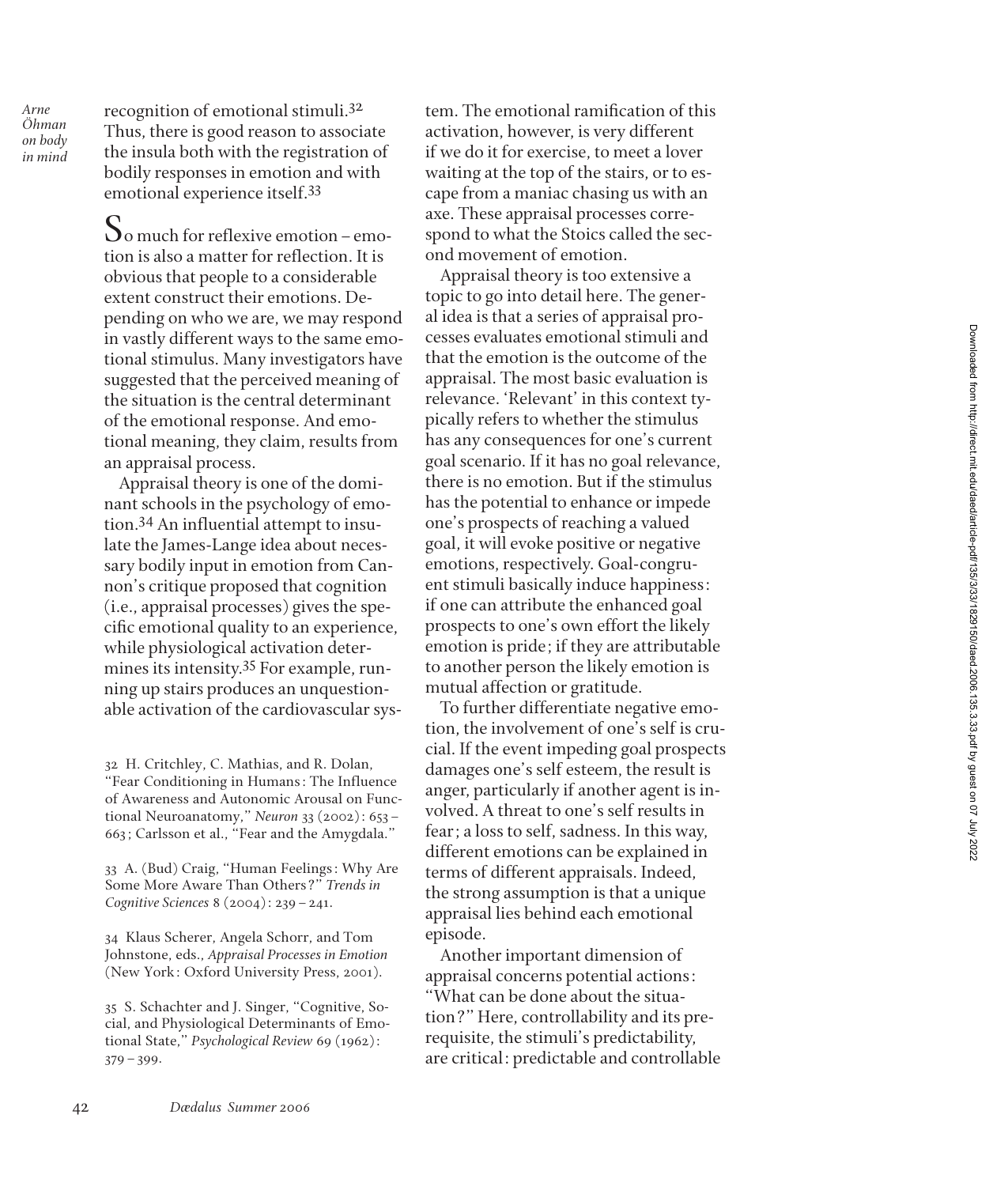adverse stimuli generate less fear, anxiety, and pain than unpredictable and uncontrollable stimuli.

Although we discuss appraisal processes in terms of explicit mental activity, they need not be conscious. While originally conscious, appraisals, particularly immediate ones, may eventually become automatic.

Appraisal processes are also of different importance for different classes of emotion–primary versus complex or secondary emotions.<sup>36</sup> Basic emotions are hardwired and include a handful of universal emotions such as happiness, sadness, fear, and anger–and are triggered more or less automatically by biologically given sign stimuli. Indeed, as we have seen, we need not even consciously perceive these sign stimuli for them to elicit an emotion.

There are two classes of complex emotions. One class of complex emotions– which include attachment, caregiving, sexual desire, jealousy, and social rejection–is 'object oriented.' That is, one cannot consciously experience these emotions unless one is aware of the object. Another class of complex emotions builds on basic or even object-oriented ones, but is cognitively elaborated to reflect cultural and social influences and is predicated on a self-concept. For example, the culturally cultivated fear of nuclear holocaust or terrorism involves the basic emotion of fear, but woven into it is a network of objects–the military, 'the bomb,' 'evil others'–as well as socially determined beliefs about how the world is organized, characteristics of other nations and ethnic groups, and

36 P. Johnson-Laird and K. Oatley, "Cognitive and Social Construction in Emotions," in M. Lewis and J. M. Haviland-Jones, eds., *Handbook of Emotions*, 2nd ed. (New York: Guilford Press, 2000), 458–475; Damasio, *Descartes' Error* .

the perceived vulnerability of oneself and the group to which one belongs.

In terms of neural mechanisms, basic emotions primarily depend on the low road to the amygdala, whereas complex emotions require cortical processes. The link between the amygdala and the ventromedial prefrontal cortex is essential for transforming primary emotions into secondary ones.37 In fact, the frontal cortex is central for the regulation of emotion. In order for study participants to succeed in inhibiting amygdala responses to gory pictures, the upper lateral areas of the frontal cortex, which are associated with executive cognitive control, were activated.38 Similarly, these areas appeared to inhibit the enhanced amygdala response of 'nonprejudiced' white participants exposed to masked black faces (indicating an implicit racial bias) when the masking interval was extended to allow conscious recognition.39

 $\mathbf S$ o far the assumption has been that appraisal is a central determinant of emotion. However, the causal chain may be reversed. Phobias are intense, crippling fears of specific objects or situations. Most sufferers agree that their fear is out of proportion to the real danger involved. Nevertheless, when asked to rate the danger conveyed by a set of objects that includes the object of the phobia,

### 37 Damasio, *Descartes' Error* .

38 K. Ochsner, S. Bunge, J. Gross, and J. Gabrieli, "Rethinking Feelings: An fmri Study of the Cognitive Regulation of Emotion," *Journal of Cognitive Neuroscience* 14 (2002): 1215–1229.

39 W. Cunningham, M. Johnson, C. Raye, C. Gatenby, J. Gore, and M. Banaji, "Separable Neural Components in the Processing of Black and White Faces," *Psychological Science* 15  $(2004): 806 - 813.$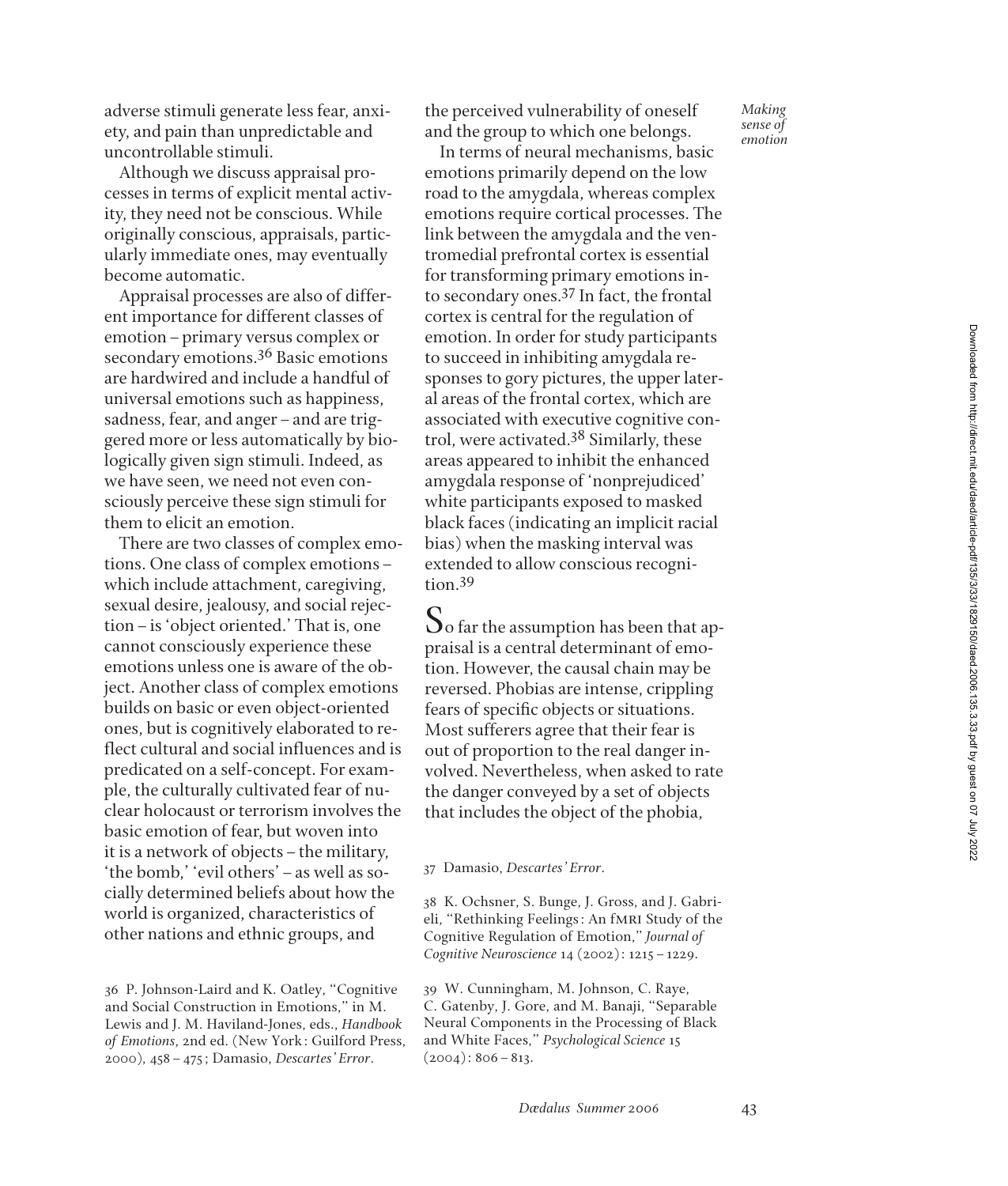they rate the objects as more dangerous than do nonphobic individuals. This can be taken as evidence that the phobic fear reflects faulty appraisals. Alternatively, however, it may be an effect, rather than a determinant, of the phobic response, an attempt to make sense of, or justify, the irrational fear.40

Humans are prone to retrospective justifications. As dramatically stated by V. S. Ramachandran: "Your conscious life, in short, is nothing but an elaborate post-hoc rationalization of things you really do for other reasons."41 Famous examples of this process were inspired by Leon Festinger's theory of cognitive dissonance, which stated that humans seek balance and consistency in their belief systems. As a consequence, we are motivated to restore balance when there are conflicts between beliefs or between belief and action. For example, when persuaded by shrewd social psychologists to publicly express a view that was inconsistent with their beliefs, research participants were more likely to actually change their beliefs if paid a small rather than a large sum of money. With a big reward, participants could explain away the dissonant action as 'I only did it for the money,' whereas, with a trivial reward, justifying the action was more likely to require a change in conviction.42

40 A. Öhman and S. Wiens, "The Concept of an Evolved Fear Module and Cognitive Theories of Anxiety," in *Feelings and Emotions. The Amsterdam Symposium*, ed. A. Manstead, N. Frijda, and A. Fischer (Cambridge: Cambridge University Press, 2004).

41 V. S. Ramachandran, *A Brief Tour of Human Consciousness* (New York: Pi Press, 2004), 1.

42 L. Festinger and C. Carlsmith, "Cognitive Consequences of Forced Compliance," *Journal of Abnormal and Social Psychology* 58 (1959):  $203 - 210$ .

Similar processes may be at work in emotion. Even though specific stimuli automatically activate emotions, this automatic response often merely sets the constructive mind to work. We feel pressed to understand and to justify our emotions ('the man was so scary, so what could I do but try to escape?' or 'as adorable as she was, I just fell helplessly in love'), and we retrospectively manipulate emotion to justify our action ('I hit him because he made me so mad' or 'I certainly must be madly in love to act this stupidly'). Indeed, one attractive aspect of emotion may be that it provides a sanctuary from the social pressure on humans to make sense.

Largely based on his research on splitbrain patients, who have had their two cerebral hemispheres surgically disconnected from each other as a treatment for epilepsy, Michael Gazzaniga argued that the pressure to justify one's actions reflects the operation of "an interpreter system" housed in the left frontal cerebral hemisphere.<sup>43</sup> According to this view, the brain automatically takes care of most of the exigencies raised by the interaction of person and environment. The fundamental interpretive component of the human mind comes in late to make sense of the unfolding scenario mindlessly managed by the brain, to fit it into one's worldview and self-image, and to keep constructing the narrative that we take to be our lives. Unlike all other creatures, humans can, by their access to language, keep a running commentary on their lives. As a consequence, we are prone to mixing up the commentary and the commented-on

43 Michael Gazzaniga, *The Mind's Past* (Berkeley: The University of California Press, 1998); Michael Gazzaniga, "Cerebral Specialization and Interhemispheric Communication: Does the Corpus Callosum Enable the Human Condition?" *Brain* 123 (2000): 1293–1326.